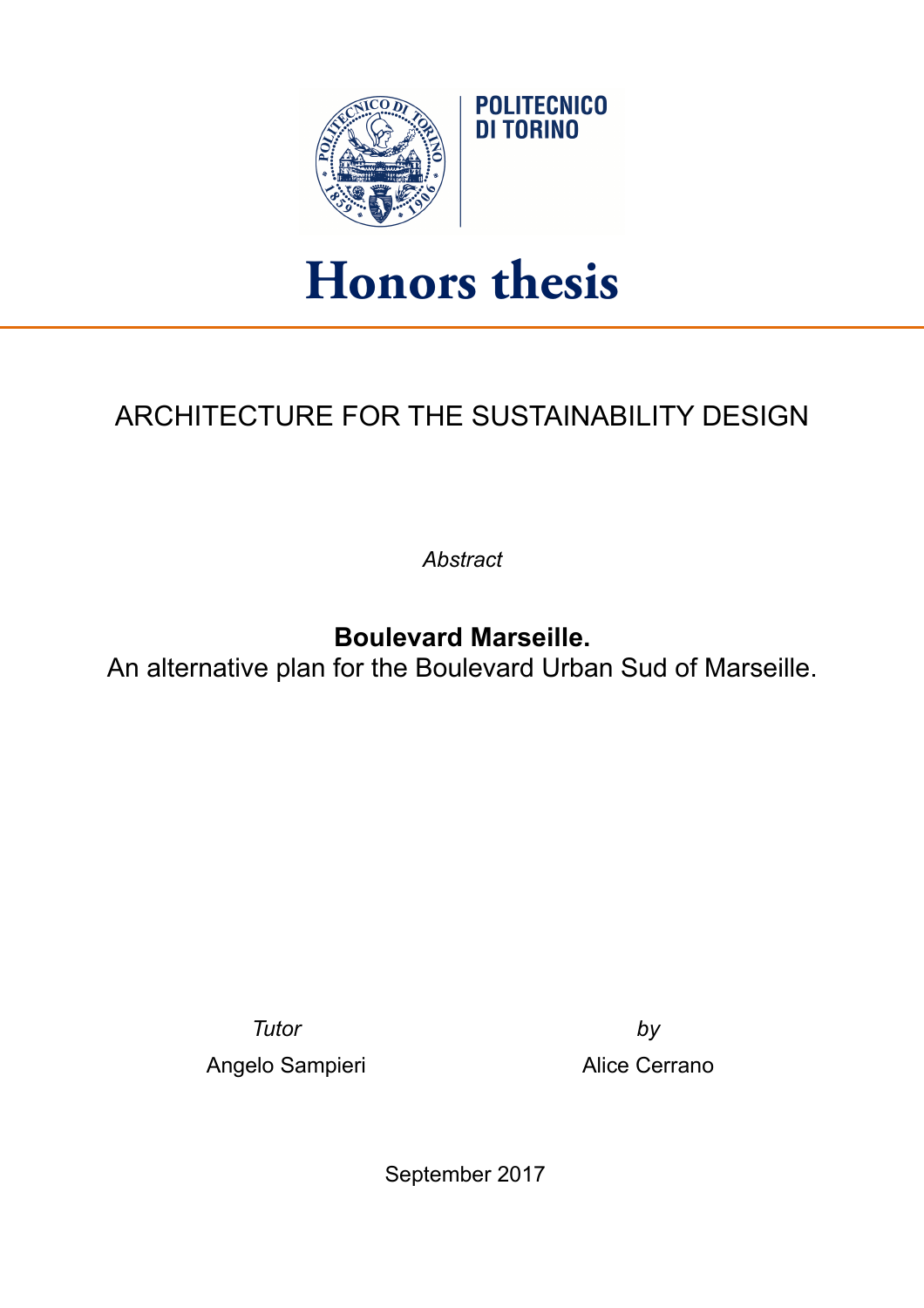This thesis deals with the mobility issue in Marseille. After Paris, Marseille is the second french biggest city and the traffic handling often results difficult to organize. Despite of the good organization and definition of the road system, Marseille still has some areas complicated to join. Among the all problems, mountains and hills that surround the city make more difficult to develop an efficient road system.

 $\frac{1}{2}$  ,  $\frac{1}{2}$  ,  $\frac{1}{2}$  ,  $\frac{1}{2}$  ,  $\frac{1}{2}$  ,  $\frac{1}{2}$  ,  $\frac{1}{2}$  ,  $\frac{1}{2}$  ,  $\frac{1}{2}$  ,  $\frac{1}{2}$ 

Despite of the many interventions to help the displacement through the south territory of the city, traffic jams frequently complicate the residents' conditions of life. Here the road system has a contrasting aspect. On one hand it's described by some modern, coherent and spacious *Boulevard*, build during the years of the city development. On the other hand it's described by an agglomerated of narrow and contorted passages that enclose little and rural residential areas. As a consequence, also this narrow passages become a distribution axis even if their dimension and aspect complicate the vehicular flew. For this reason in 2016 the city administration decided to realize a *Boulevard* of 8,5 Km that passes through the south territory of the city, guaranteeing an efficient traffic management and connecting this area with the whole city. They call it *Boulevard Urbain Sud (BUS)* and represents the continuation of a realized axis that permits to cross the city, from the North to the South, avoiding the city center and that areas usually more congested. This is one of the most important project related to the city development but it's often disapproved by the population. It's a public work, therefore the thought of the citizens is important. As a consequence an interesting debate was developed during this years. It raised up important aspects, and the first part of this work tries to give them a voice. Simultaneously it analyzes the project proposed by the administration, disagreeing with some crucial planning aspects and, in the second part, suggesting an alternative plan for some parts of the *BUS*.

Specifically, three areas particularly problematic are identified. The *BUS* seems to pass through the south territory of the city without creating a connection with it. The *Boulevard* cuts it behaving like a impervious "tube". Thanks to the solutions proposed with this research, I try to create some connection between the *Boulevard Urban Sud* and the crossed territory.

In the case of the *Point-Rouge*, the city area overlooking the sea and where the *BUS* arrives perpendicularly to the shoreline, the *Boulevard* is planned again modifying the dimensions of its section. Reducing the dimensions of the roadway, social relationships have the possibility to increase.

For *Les Baumettes* area, a residential district crossed by the *BUS* and front door for the *Parc des Calanques*, a new system of smaller roads strictly connected to the *Boulevard* is drawn, including the *BUS* to the city road system.

For *Le cabot* district the *BUS* permits to reconsider *Le Parc de la Campagne Berger*, nowadays abandoned. A new "*chemin*" is developed joining some entrances of the old park.